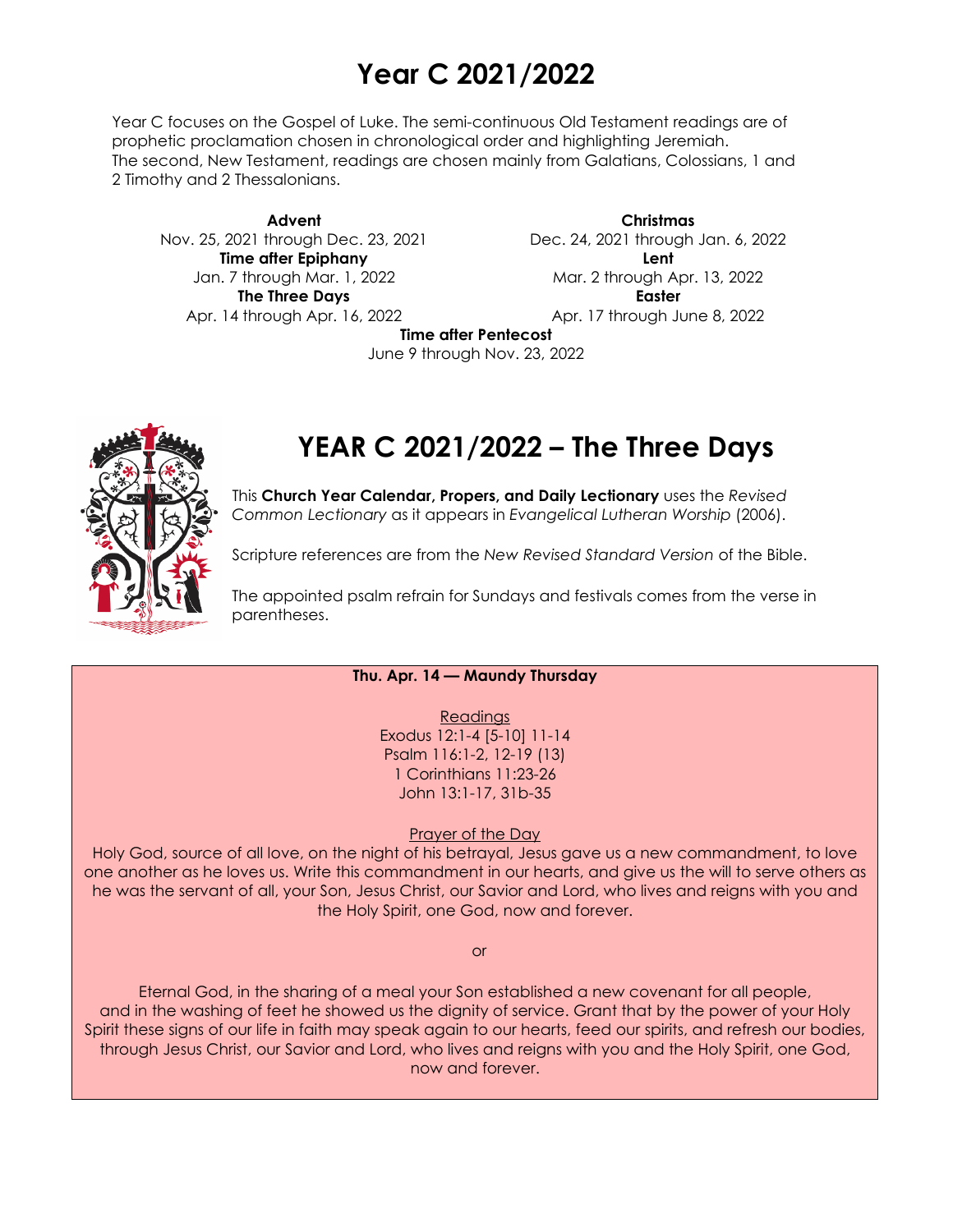#### Gospel Acclamation I give you a  $\perp$  new commandment, that you love one another just as  $I<sup>T</sup>$  have loved you. (John 13:34)

Color: Scarlet/White

## **Fri. Apr. 15 — Good Friday**

Readings

Isaiah 52:13—53:12 Psalm 22 (1) Hebrews 10:16-25 Hebrews 4:14-16; 5:7-9 {alternate} John 18:1—19:42

Prayer of the Day

Almighty God, look with loving mercy on your family, for whom our Lord Jesus Christ was willing to be betrayed, to be given over to the hands of sinners, and to suffer death on the cross; who now lives and reigns with you and the Holy Spirit, one God, forever and ever.

or

Merciful God, your Son was lifted up on the cross to draw all people to himself. Grant that we who have been born out of his wounded side may at all times find mercy in him, Jesus Christ, our Savior and Lord, who lives and reigns with you and the Holy Spirit, one God, now and forever.

> Gospel Acclamation Look to Jesus, who for the sake of the joy that was set before him endured the cross, disregard- I ing its shame, and has taken his seat at the right hand of the I throne of God. (Heb. 12:2)

> > Color: None

**Sat. Apr. 16 — Resurrection of Our Lord, Vigil of Easter**

**Readings** 

**Creation** First Reading: Genesis 1:1–2:4a Response: Psalm 136:1-9, 23-26 (1)

Flood Second Reading: Genesis 7:1-5, 11-18, 8:6-18, 9:8-13 Response: Psalm 46 (7)

> Testing of Abraham Third Reading: Genesis 22:1-18 Response: Psalm 16 (11)

Deliverance at the Red Sea Fourth Reading: Exodus 14:10-31; 15:20-21 Response: Exodus 15:1b-13, 17-18 (1)

> Salvation Freely Offered to All Fifth Reading: Isaiah 55:1-11 Response: Isaiah 12:2-6 (3)